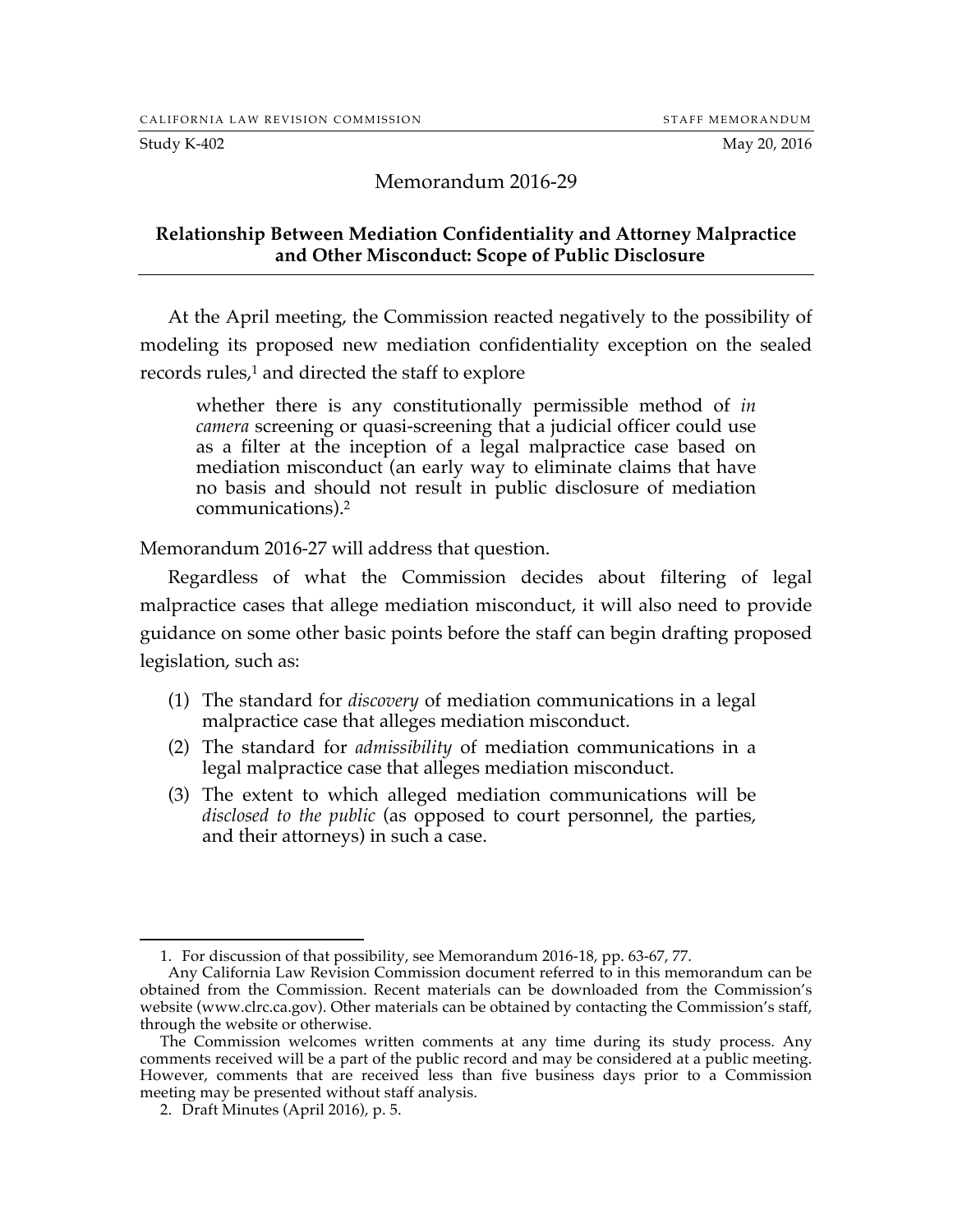(4) Whether, in such a case, to protect a mediation communication from *disclosure to a mediation participant who was not privy to it* during the mediation.3

This memorandum focuses on the third point: the proper scope of public disclosure.

We begin by trying to clearly state the issue for the Commission and describing three main options. We then discuss some factors for the Commission to consider in selecting an approach.

## THE ISSUE AND MAIN OPTIONS

In a legal malpractice case that alleges mediation misconduct,

- The complaint, other pleadings, memoranda of points and authorities, or other court documents might contain allegations regarding mediation communications.
- A witness might testify, or be asked to testify, regarding mediation communications, and that testimony might be transcribed.
- At trial or in connection with a dispositive motion, a party might proffer evidence of mediation communications.
- In ruling on an issue, the court might refer to allegations or evidence regarding mediation communications.
- Mediation communications might be used or otherwise surface in other ways.

In other words, the court proceeding and record almost certainly will include mediation communications in some form or another, as well as requests for evidence of such communications. It seems improbable that a court could resolve a claim of mediation misconduct without that occurring.

As discussed at length in Memorandum 2016-18, however, judicial records and proceedings are presumptively open and accessible to the public. Consequently, without special rules, adjudicating a legal malpractice case that alleges mediation misconduct will result in disclosure of mediation communications not only to the parties, counsel, and court personnel, but also to the public generally.

 <sup>3.</sup> As currently conceived, the Commission's proposed new mediation confidentiality exception would apply not only in a legal malpractice case that alleges mediation misconduct, but also in a State Bar disciplinary proceeding that alleges mediation misconduct. For the sake of simplicity, we have first been focusing on the legal malpractice context. Once the Commission provides guidance regarding that context, it will be important to examine whether adjustments are necessary to address a State Bar disciplinary proceeding.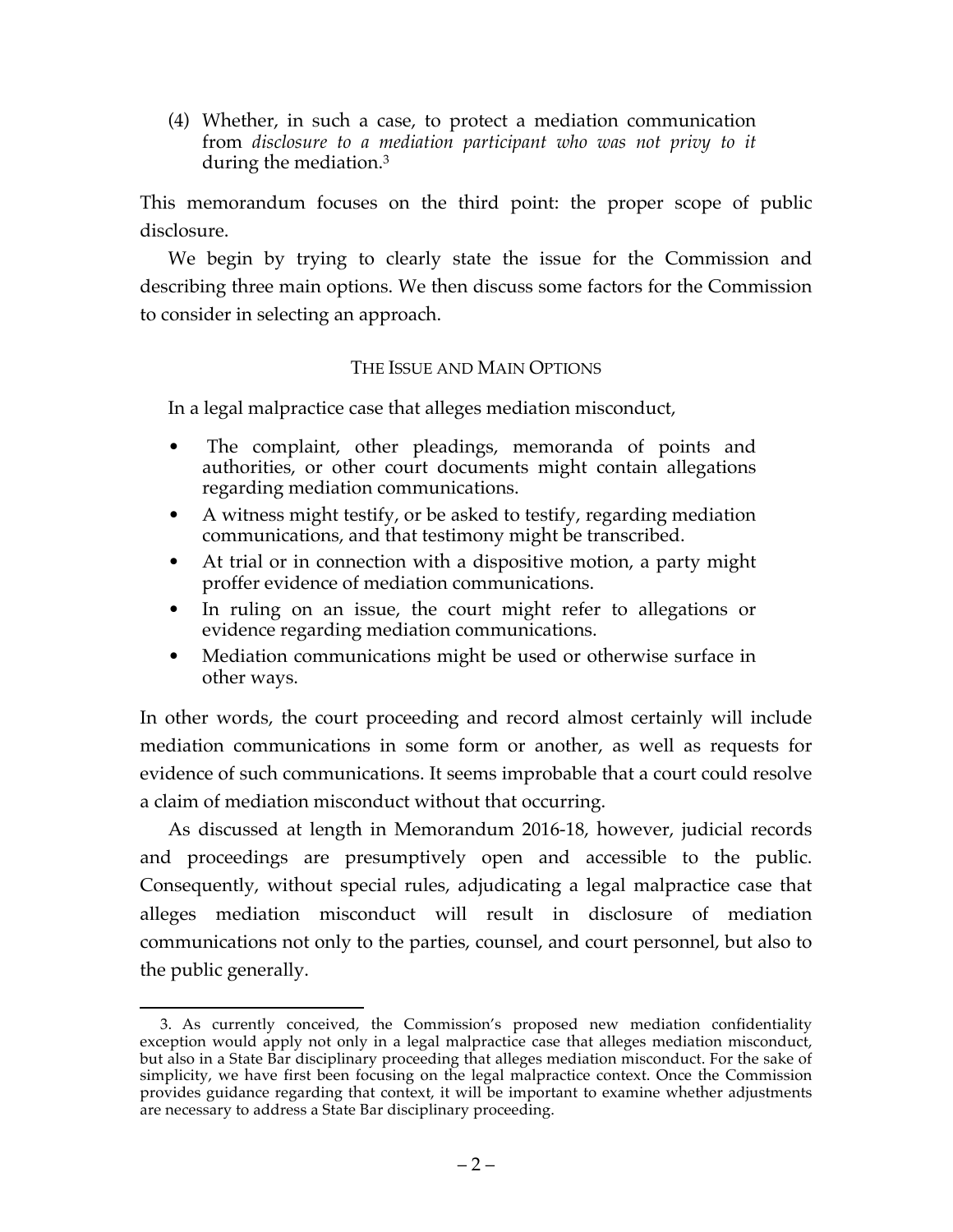The Commission could seek to avoid that result through special procedures designed to limit public access, such as sealing orders, protective orders, redaction requirements, *in camera* screening, and/or closed hearings. Last August, the Commission decided that its proposed new mediation confidentiality exception should utilize an *in camera* screening process.4 The Commission did not resolve any details of the *in camera* screening process, or specify what it intends to achieve through use of that process.

Without knowing the Commission's objective, at least in general terms, the staff cannot draft legislation to achieve that objective. It is thus important for the Commission to give some basic guidance on what it hopes to achieve by limiting public access through the use of an *in camera* screening process.

In particular, it may be helpful to start by focusing on three main options regarding public access. Once the Commission chooses which main option to pursue, the staff could help the Commission flesh out the details of that concept.

The three main options are:

- (1) **No special restrictions on public access.** The Commission could abandon the concept of *in camera* screening. No special judicial techniques would be used to limit public access to mediation communications that are disclosed in litigating a legal malpractice case based on mediation misconduct. If an alleged mediation communication is disclosed to the parties, court, and counsel during the case (whether as an allegation in a pleading, in an argument in a memorandum of points and authorities, in documentary evidence attached to a summary judgment motion, in an offer of proof, in witness testimony, or in some other form), the general public will also have access to that information.
- (2) **Only restrict public access with regard to a determination of admissibility.** In a legal malpractice case that alleges mediation misconduct, if a party proffers evidence of a mediation communication, the party would have to do so at an *in camera*  hearing (i.e., a hearing that is not open to the public). If the court rules that the evidence presented *in camera* is admissible, then the evidence and the transcript of the *in camera* hearing will become public. If the court rules that the evidence presented *in camera* is inadmissible, then that evidence and the transcript of the *in camera*  hearing will not become public.<sup>5</sup>

 <sup>4.</sup> Minutes (Aug. 2015), p. 5.

<sup>5.</sup> This is similar to Approach #4 in Memorandum 2016-18. See Memorandum 2016-18, Exhibit p. 20.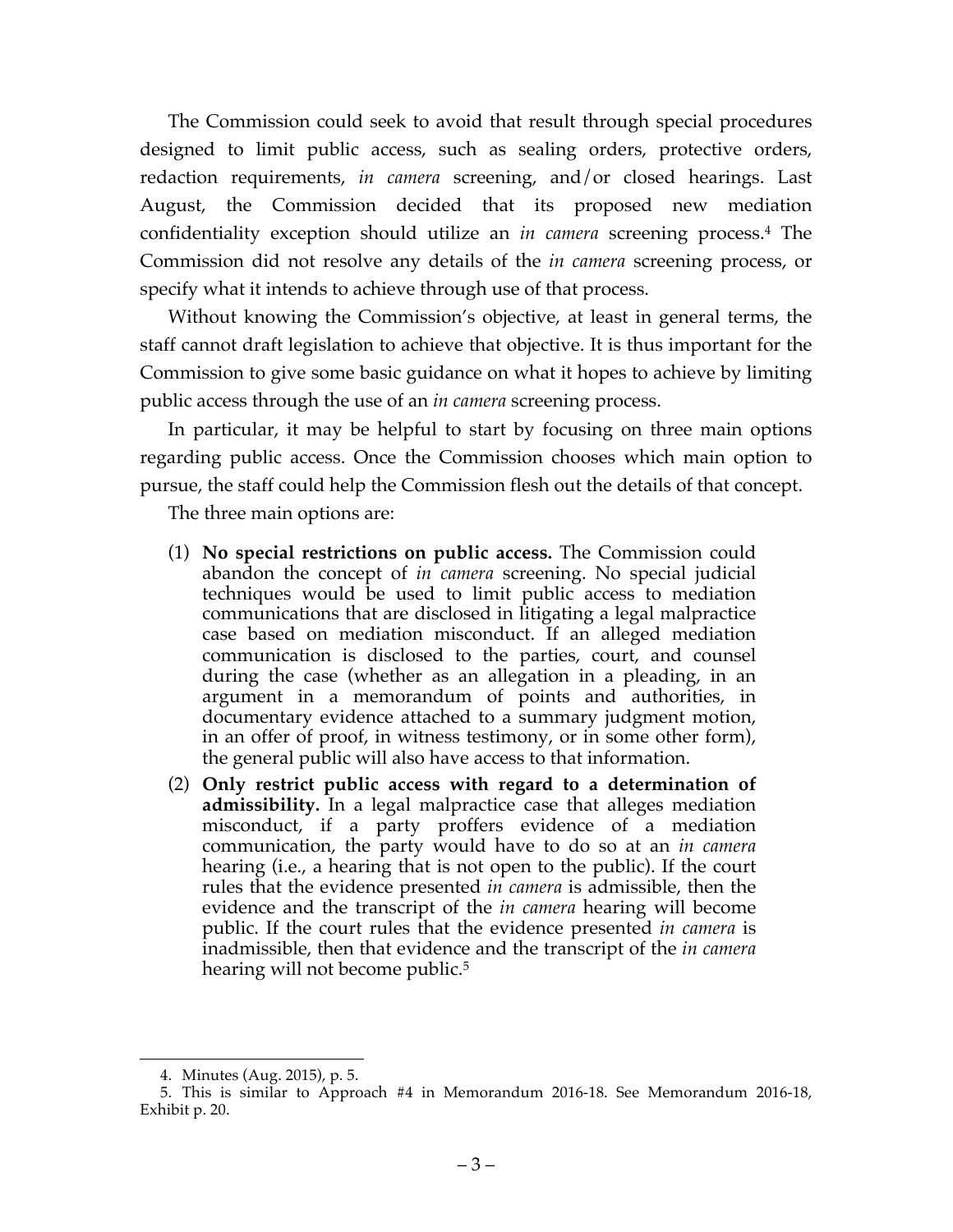(A variation on this option would be to limit public disclosure only if the court rules that the evidence presented *in camera* is irrelevant.6)

- (3) **Require or permit a court to more broadly restrict public access.** Under this option, a court adjudicating a legal malpractice case that alleges mediation misconduct could not only restrict public access with regard to a determination of admissibility, but could also restrict public access in other contexts. To give just a few examples,
	- The court could exclude the public from hearing a witness testify to a mediation communication that is admissible but contains highly sensitive business information;
	- The court could require redaction of a mediation communication that is presented as an allegation in an unverified complaint, not in evidentiary form; or
	- The court could seal a document that describes a significant but deeply embarrassing mediation conversation.

(The Commission could implement this option in a number of different ways. Some possibilities are described in the memorandum on *in camera* screening that the Commission considered in April.7 )

The Commission needs to weigh the advantages and disadvantages of these three different options.

- **Approach #1.** Insulate from public view all evidence or other material that discloses alleged mediation communications or information from which people could determine the likely content of alleged mediation communications.
- **Approach #2**. Similar to Approach #1, but the restriction on public access would not necessarily apply for the full duration of the case. In other words, the court would restrict public disclosure of alleged mediation communications during the initial stages of a case, but would need to revisit the extent of that restriction, and perhaps disclose more information, upon reaching an adjudicatory stage.
- **Approach #5.** Give a court *discretion* to restrict public access to any mediation communication, based on all of the facts and circumstances of a case, as long as that restriction is constitutional.
- **Approach #6.** *Require* a court to restrict public access to mediation communications to the greatest extent constitutionally permissible. This would be similar to Approach #1, but it would be expressly subject to the constitutional limitations.

 <sup>6.</sup> This is similar to Approach #3 in Memorandum 2016-18. See Memorandum 2016-18, Exhibit p. 20.

<sup>7.</sup> This option would encompass the following approaches from Memorandum 2016-18:

See Memorandum 2016-18, Exhibit p. 20.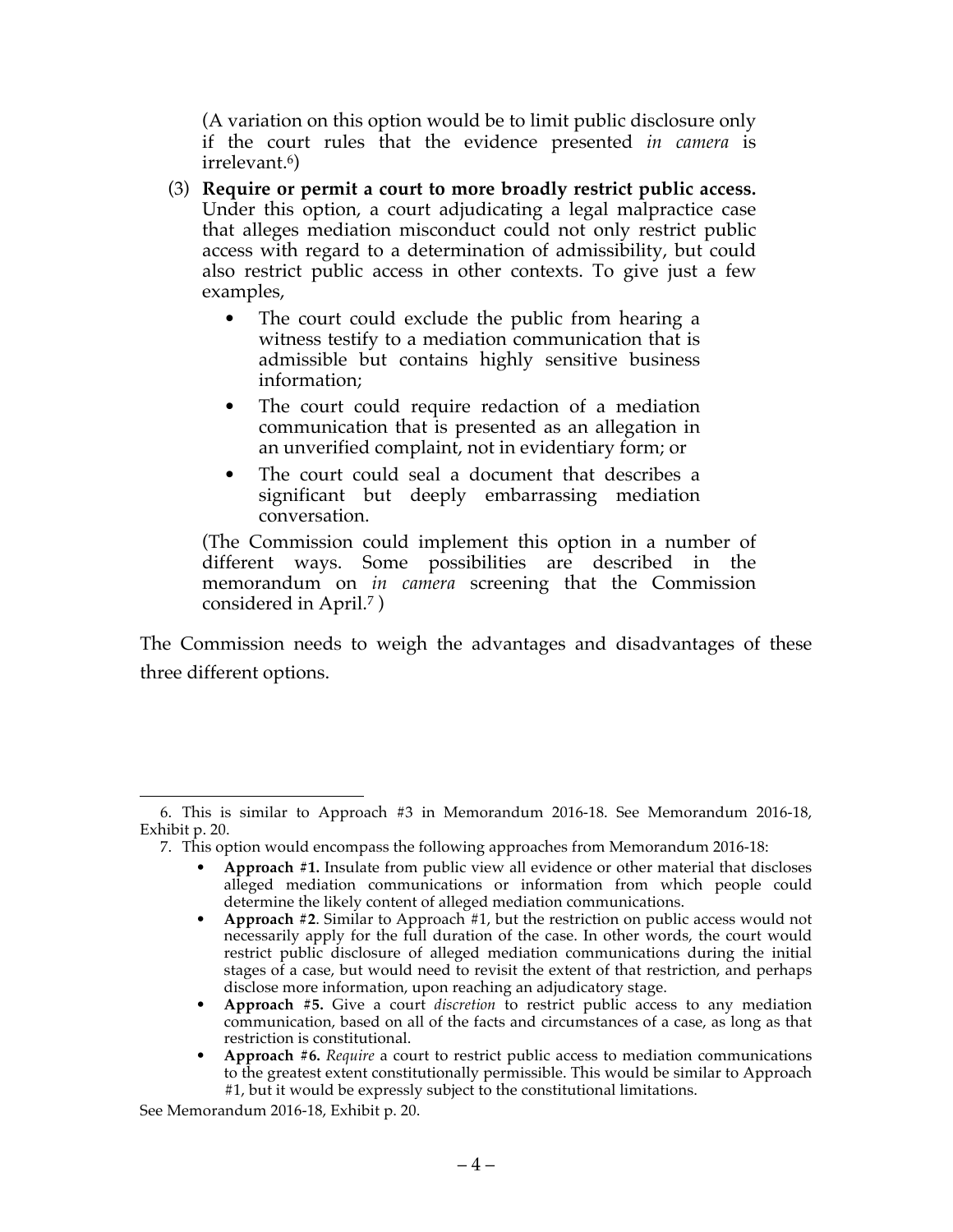#### ADVANTAGES AND DISADVANTAGES

In weighing the advantages and disadvantages of the three options described above, it is important to consider what is and what is not at stake. Here, we are *not* talking about the standard governing the *admissibility* of evidence of a mediation communication.

Crafting the *admissibility* standard will require assessment of how far to go in using mediation communications to prove or disprove that an attorney engaged in mediation-related misconduct. Should parties be allowed to introduce *all* mediation communications that are relevant to such a claim? Should parties be required to meet a stiffer standard, such as one that requires a court to examine the materiality of a mediation communication, the downsides of allowing a party to use the communication, and the availability of other evidence on the same point?

How the Commission crafts the admissibility standard will affect attorney accountability. The stiffer the standard for using mediation communications to prove or disprove attorney accountability, the less information will be available to the trier-of-fact and the greater the potential for reaching an unjust result.

In contrast, the Commission's decision on the issue addressed in this memorandum will not affect the amount of information available to the trier-offact. Its decision on the point will only affect how much information is available to the general public*.* Because the decision will not affect the amount of information available to the trier-of-fact, there will be little to no impact on attorney accountability.

Rather, the relevant competing considerations are:

- Constitutional requirements of public access and the values underlying those requirements.
- Mediation confidentiality and its benefits.
- Costs and burdens on courts and litigants in a legal malpractice case that alleges mediation misconduct.

We discuss each set of considerations in order below.

# **Constitutional Requirements of Public Access and the Values Underlying Those Requirements**

As discussed at length in Memorandum 2016-18, the First Amendment to the United States Constitution creates a presumptive public right of access to certain court proceedings. Thus far, the United States Supreme Court, applying a two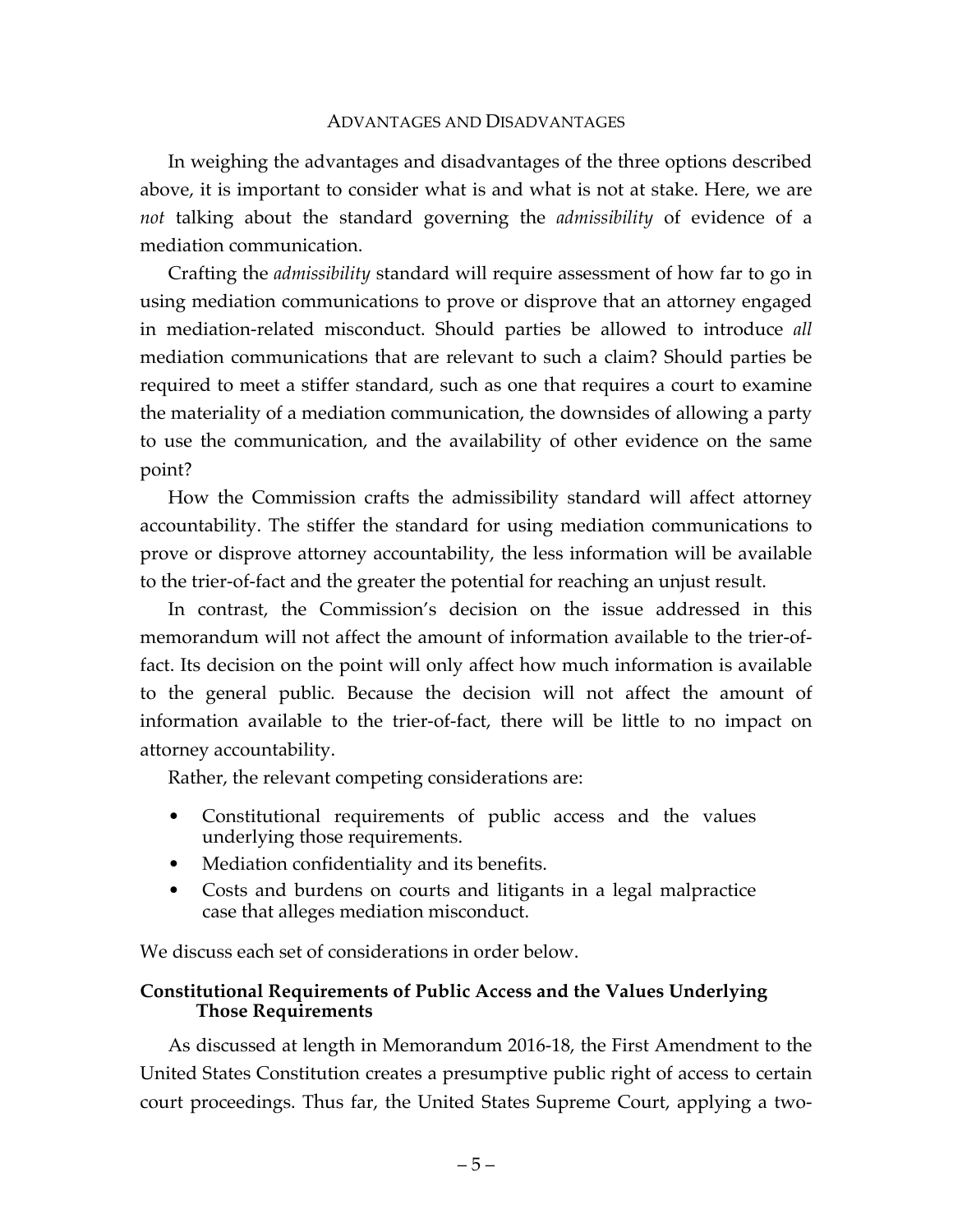prong test that focuses on whether there is a tradition of public access and whether public access has "specific structural utility," has only found such a right of access to various criminal proceedings.<sup>8</sup> However, the California Supreme Court, applying the same two-prong test, has said that the First Amendment also creates a presumptive public right of access to an ordinary civil proceeding and to judicial records that are filed in court as a basis for adjudication in such a proceeding (but not to discovery-related materials).

It thus seems likely that California courts would find a presumptive First Amendment right of access to court proceedings and adjudication-related judicial records in a legal malpractice case. Of particular significance, that would even seem to be true with respect to a legal malpractice case that alleges mediation misconduct.9

Providing public access to court proceedings and judicial records serves a number of important functions. Among other things, it

- helps demonstrate that justice is meted out fairly, thus promoting public confidence in court proceedings;
- provides a means for citizens to scrutinize the use and possible abuse of judicial power; and
- enhances the truth-finding function of court proceedings.<sup>10</sup>

As the name implies, however, a presumptive First Amendment right of access is not absolute. The presumption of public access can be overcome through a showing, supported by specific findings, entered after notice and a hearing, that "(i) there exists an overriding interest supporting closure and/or sealing; (ii) there is a substantial probability that the interest will be prejudiced absent closure and/or sealing; (iii) the proposed closure and/or sealing is narrowly tailored to serve the overriding interest; and (iv) there is no less restrictive means of achieving the overriding interest."11 California's sealed record rules were designed to implement these constitutional requirements.12 For convenience, we will henceforth refer to those requirements as the "multi-part constitutional test for a limitation on public access."

 <sup>8.</sup> See Memorandum 2016-18, pp. 7-15.

<sup>9.</sup> See *id.* at 42-45.

<sup>10.</sup> NBC Subsidiary (KNBC-TV) v. Superior Court, 20 Cal. 4th 1178, 1219, 980 P.2d 330, 86 Cal. Rptr. 2d 778 (1999). For further discussion of the policy considerations underlying the First Amendment right of access, see Memorandum 2016-18.

<sup>11.</sup> *NBC Subsidiary,* 20 Cal. 4th at 1218; see Memorandum 2016-18, pp. 11-13, 15-19, 23-28, 45- 50.

<sup>12.</sup> See Memorandum 2016-18, pp. 32-35, Exhibit pp. 1-19.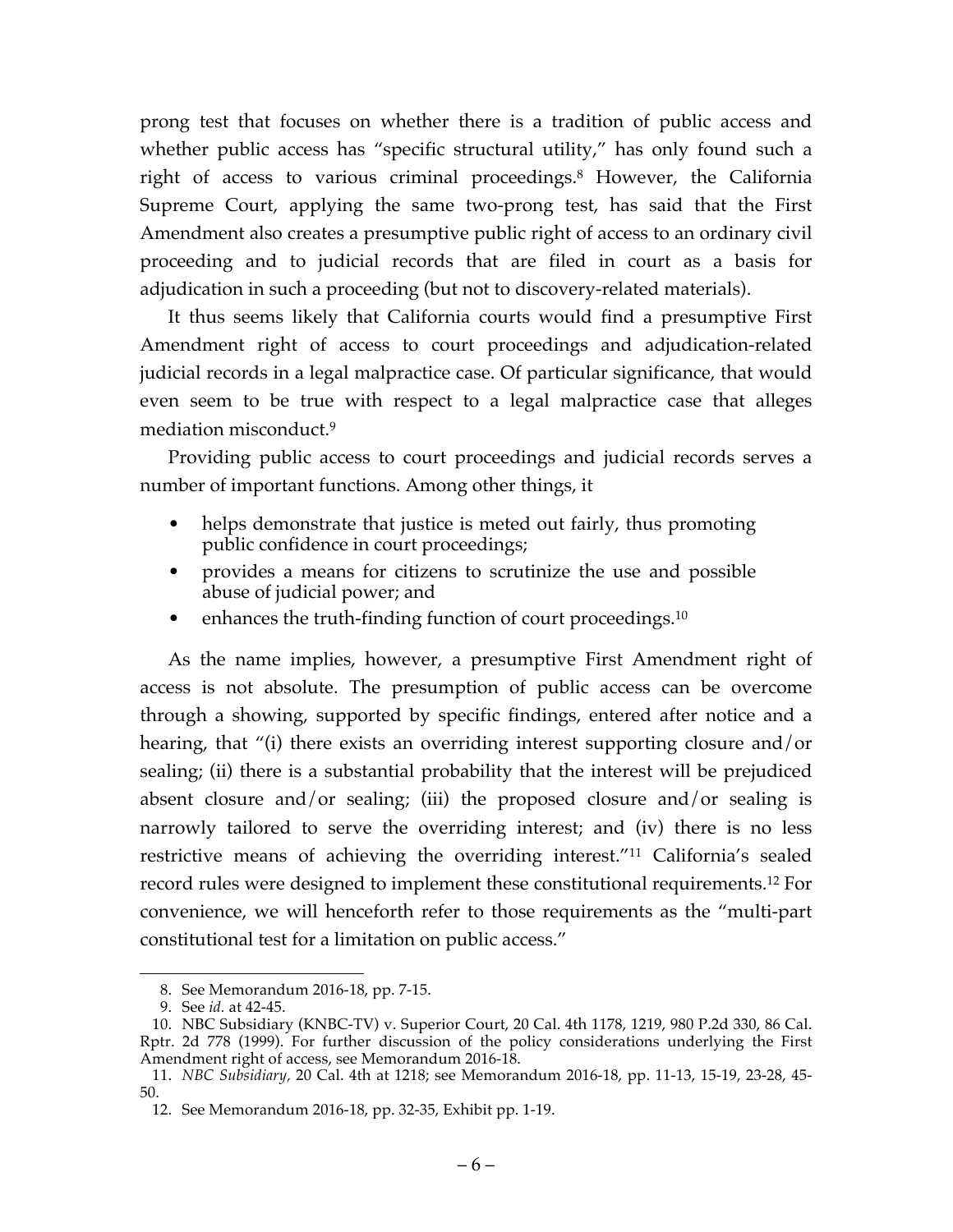How do the First Amendment constraints described above apply to the three main options under consideration here? The answer is easy with regard to Option #1 (no special restrictions on public access). Because that option would not entail any restrictions on public access to judicial records and proceedings in a legal malpractice case that alleges mediation misconduct, the option would clearly comply with the First Amendment right of access and would pose no threat to the values underlying that constitutional guarantee.

The answer is more complicated with regard to Option #2 (only restrict public access with regard to a determination of admissibility). Under this option, the only materials that would be excluded from public view would be ones that (1) the court rules inadmissible at an *in camera* hearing *and* (2) have not already become public (e.g., as an allegation in a complaint).

A presumptive First Amendment right of access does not seem to apply to irrelevant materials.13 Whether a presumptive right of access would extend to evidence of a mediation communication that a court excludes on a basis *other than* relevancy is less clear.<sup>14</sup>

Some courts have said that inadmissible evidence is not subject to a presumptive First Amendment right of access.15 Aside from irrelevant materials, that seems most likely to be true with regard to materials that are confidential by  $law<sub>.16</sub>$ 

Other cases create some doubt about whether inadmissible evidence is subject to a presumptive First Amendment right of access. <sup>17</sup> Some of those cases involve privileged materials.18

 <sup>13.</sup> The United States Supreme Court and the California Supreme Court have not yet addressed this point, but strong arguments appear elsewhere. See, e.g., Overstock.com, Inc. v. Goldman Sachs Group, Inc., 231 Cal. App. 4th 471, 492, 180 Cal. Rptr. 3d 234 (2014); see also *id.* at 497  $&$  cases cited therein.

<sup>14.</sup> See Memorandum 2016-18, pp. 61-63.

<sup>15.</sup> See, e.g., Apple, Inc. v. Samsung Electronics Co., Ltd., 727 F.3d 1214, 1222-23 (Fed. Cir. 2013) ("[E]vidence which a trial court rules inadmissible — either as irrelevant or inappropriate — seems particularly unnecessary to the public's understanding of the court's judgment."); *Overstock.com,* 231 Cal. App. 4th at 492 ("[M]aterials as to which evidentiary objections are sustained are not 'submitted as a basis for adjudication' and thus are not within the ambit of the constitutional right of access …."); E.E.O.C. v. Dial Corp., 2000 U.S. Dist. LEXIS 22149, \*3 (N.D. Ill. 2000) ("The public has no interest in gaining access to information that has failed to pass the threshold tests of relevance and admissibility.").

<sup>16.</sup> See Memorandum 2016-18, p. 62.

<sup>17.</sup> See, e.g., *NBC Subsidiary,* 20 Cal. 4th at 1181 (upholding First Amendment challenge to blanket closure of non-jury proceedings despite claim that access to those proceedings might "increase 'the risk that jurors will be exposed to the very information that was held from them ….'"); People v. Jackson, 128 Cal. App. 4th 1009, 1017, 1021-29, 27 Cal. Rptr. 3d 596 (2005) (upholding sealing order, which would "prevent exposure to inadmissible items of evidence,"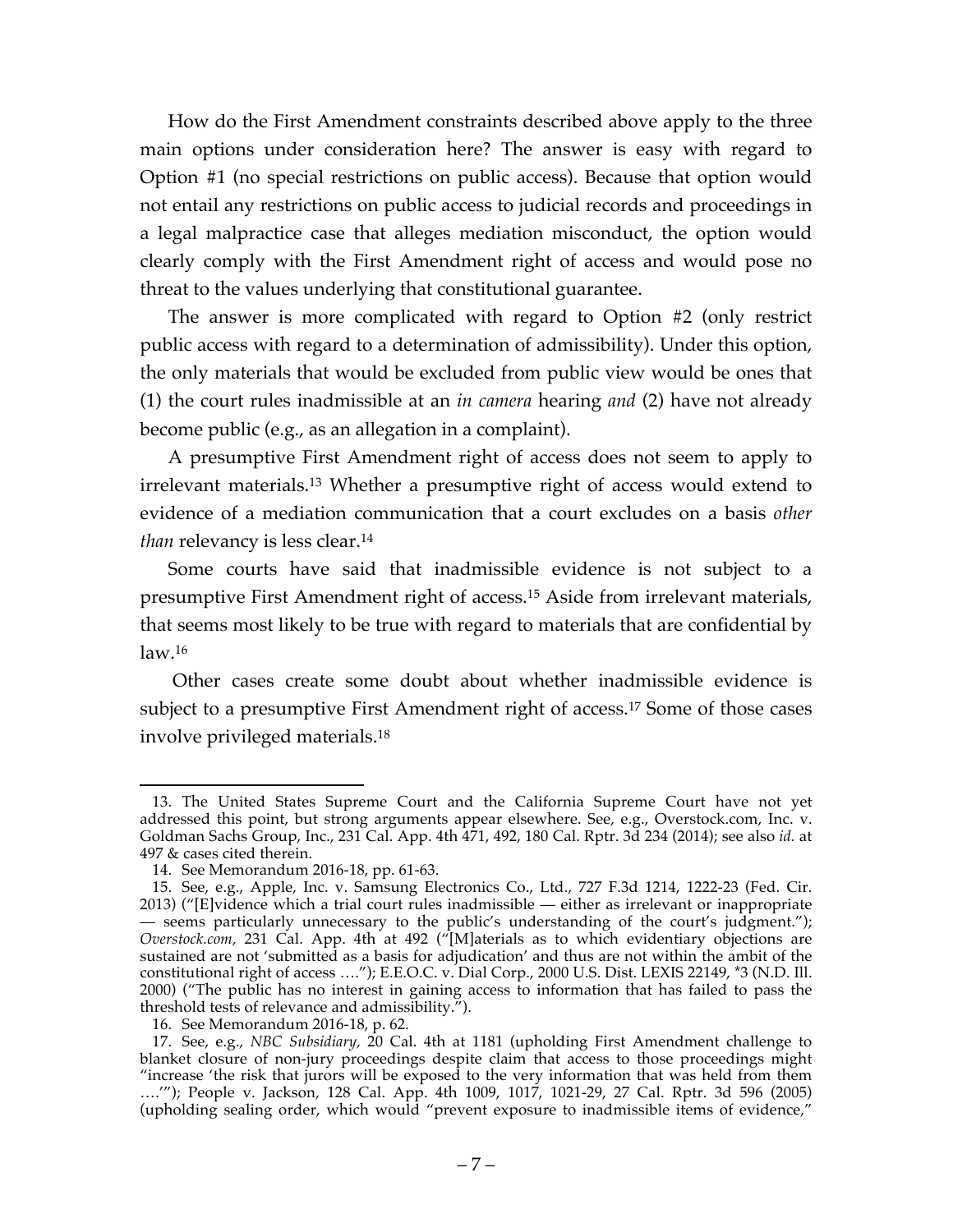From a constitutional standpoint, the safest course would be to insist on satisfaction of the multi-part constitutional test, even though that would impose burdens on courts and litigants. It might, however, be constitutionally permissible to restrict access to inadmissible mediation communications without satisfying all elements of that test. If so, it probably would still be necessary for a statutory procedure to satisfy the less demanding requirements that apply to a limitation on the common law right of access to judicial records and proceedings.19

If the Commission chooses the safe course (requiring the court and litigants to satisfy the multi-part constitutional test for a limitation on public access), Option #2 would more burdensome than Option #1. Otherwise, Option #2 would be more constitutionally risky than Option #1, and would be less protective of the values underlying the First Amendment right of access. The degree of risk will vary depending on whether the Commission's proposal limits access to all types of *inadmissible* materials (Option #2 in pure form), or only limits access to *irrelevant* materials (Variation on Option #2).

As for Option #3 (require or permit a court to more broadly restrict public access), this option, however framed, would potentially limit public access not only to inadmissible materials, but also to some court documents and testimony that may serve as the basis for adjudication in a legal malpractice case that alleges mediation misconduct. With regard to the latter type of materials, it almost certainly will be necessary to comply with the multi-part constitutional test for a limitation on public access, perhaps by using an approach similar to the sealed record rules.20

That would impose burdens on courts and litigants. In addition, if a court approves a limitation on access to adjudication-related judicial records and proceedings, the policy interests underlying the First Amendment right of access will be undermined to some extent. The degree of harm will depend on the circumstances of the particular case and the specific way in which the Commission decides to implement this option.21

only after making findings required by multi-part constitutional test for a limitation on public access); see also Memorandum 2016-18, pp. 61-62.

<sup>18.</sup> See Memorandum 2016-18, pp. 25-27 & nn. 150 & 154 & cases described therein.

<sup>19.</sup> See, e.g., Sander v. State Bar of California, 58 Cal. 4th 300, 314 P.3d 488, 165 Cal. Rptr. 3d 250 (2013); Copley Press, Inc. v. Superior Court, 6 Cal. App. 4th 106 (1992).

<sup>20.</sup> See Memorandum 2016-18, pp. 63-67, 77-79.

<sup>21.</sup> For some of the possible ways to implement Option #3, see note 7 *supra*.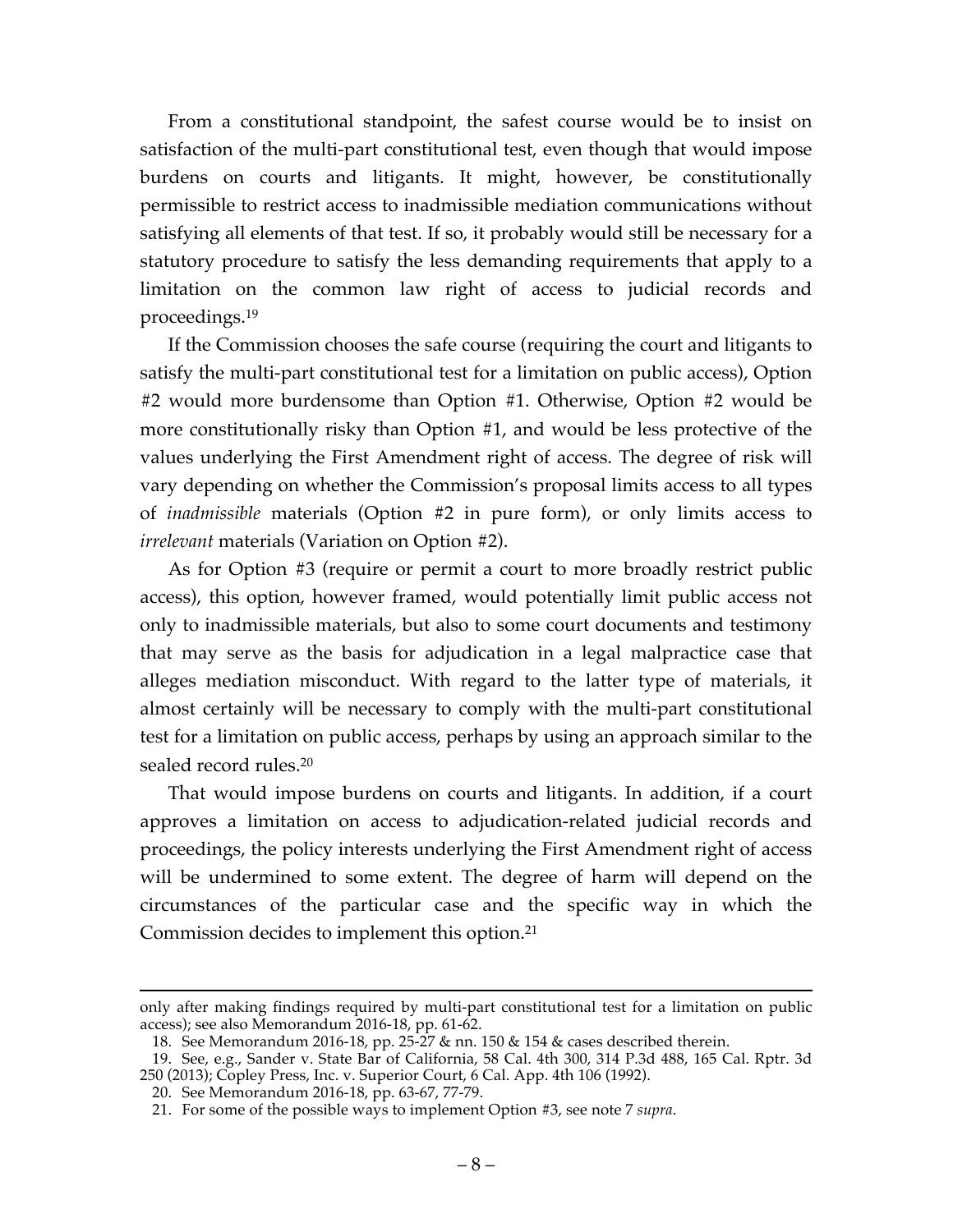#### **Mediation Confidentiality and Its Benefits**

Like the First Amendment guarantee of free speech, California's mediation confidentiality statute is designed to promote an "uninhibited, robust, and wide open"22 exchange of ideas, and thereby serve socially useful ends.23 Unlike the free speech guarantee, however, the statute seeks to promote circulation of such ideas within a small circle, not among the public at large. The statute is based on the premise that providing an assurance of confidentiality to a select group of people (some or all persons involved in a dispute and those assisting them in resolving the matter) will help them be frank with each other and thus increase the likelihood of achieving a settlement that furthers the public interest.

As discussed in previous memoranda, this phenomenon (like the benefits of free speech) is inherently difficult to prove, much less to quantify.24 But it is grounded in commonsense and has widespread support from courts, commentators, practitioners, and legislative bodies across the country.25

Creating a new exception to mediation confidentiality, as the Commission proposes, will decrease the level of protection for mediation communications in California. The full impact of such a reform on the objectives of the mediation confidentiality statute is impossible to predict with any degree of certainty. Experience in other jurisdictions suggests that creating a new exception to promote attorney accountability will not cause mediation to disappear from California. There is, however, a significant danger of comparing apples to oranges, making it difficult to predict the potential effect more precisely.<sup>26</sup>

Nonetheless, some observations are in order here. Under Option #1 (no special restrictions on public access), if a mediation communication was disclosed in a legal malpractice case, the communication would become public knowledge. The possibility of public disclosure might inhibit free-flowing mediation communications, but the magnitude of that potential effect is difficult to estimate.

Most likely, the chilling effect would be more significant under Option #1 than under Option #2 (only restrict public access with regard to a determination of admissibility). That is because Option #2, unlike Option #1, would require a

 <sup>22.</sup> New York Times v. Sullivan, 376 U.S. 254, 270 (1964).

<sup>23.</sup> See, e.g., Rojas v. Superior Court, 33 Cal. 4th 407, 415-16, 93 P.2d 260, 15 Cal. Rptr. 3d 643 (2004); Foxgate Homeowners' Ass'n, Inc. v. Bramalea California, Inc., 26 Cal. 4th 1, 14, 25 P.3d 1117, 108 Cal. Rptr. 2d 642 (2001).

<sup>24.</sup> See Memorandum 2015-5, pp. 4-8.

<sup>25.</sup> See, e.g., *id.* at 46-50; Memorandum 2016-18, p. 46 & sources cited therein.

<sup>26.</sup> See, e.g., Memorandum 2015-5.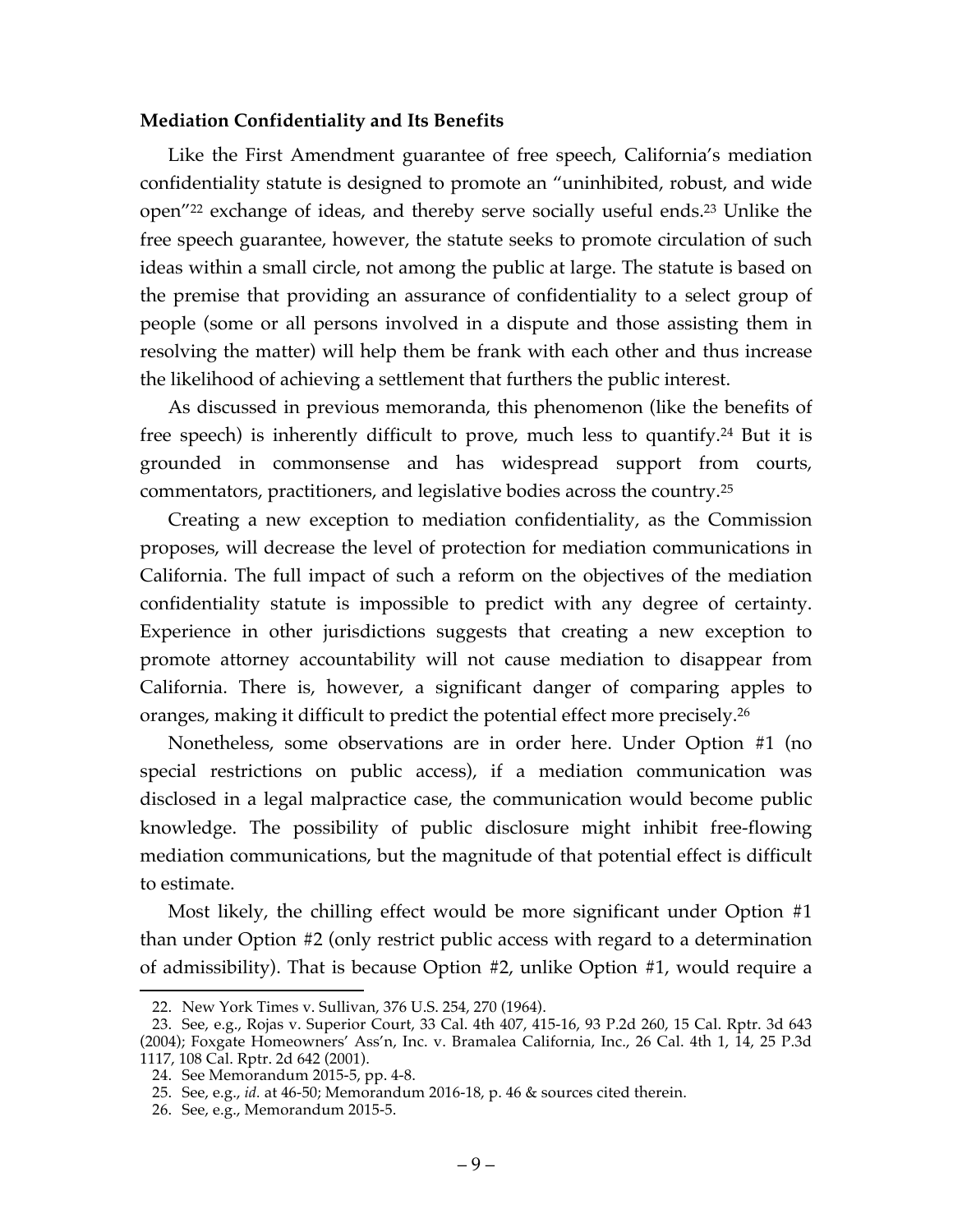court to shelter inadmissible mediation communications from public disclosure (or at least irrelevant mediation communications, under the Variation on Option #2).

To at least some mediation participants, the reduced risk of public disclosure under Option #2 as compared to Option #1 might affect their willingness to speak freely at a mediation, even though there would be no impact on the potential for disclosure to a smaller group consisting of court personnel, litigants, and their counsel. In all probability, relatively few participants would be familiar enough with the details of the mediation confidentiality statute to precisely grasp the legal distinction, but this effect might nevertheless occur, due to general perceptions regarding the likelihood of public disclosure that would develop over time once the statutory reform was implemented.

The effect just described may occur to an even greater degree with regard to Option #3 (require or permit a court to more broadly restrict public access) than with regard to Option #2. Stated differently, Option #3 would entail less risk of publicly disclosing a mediation communication than Option #1 or Option #2, so mediation participants might be more inclined to speak frankly under that type of approach and realize the benefits of doing so.

Another way of looking at the situation is to consider the predictability of mediation confidentiality. As compared to existing law, all three options would involve the creation of a new mediation confidentiality exception and thus would entail an increased risk of disclosure to a relatively small group that consists of litigants, their counsel, and court personnel in a legal malpractice case that alleges mediation misconduct. The magnitude of this increased risk would be the same for all three options. Due to the increased risk of disclosure, mediation confidentiality would be less predictable than under existing law and mediation participants could not be as confident that their mediation communications would remain confidential.

All three options would also entail a greater risk of *public* disclosure than existing law. Among the three options, Option #3 would provide the greatest likelihood of protection from *public* disclosure, <sup>27</sup> Option #1 would be least protective, and Option #2 would fall somewhere in-between.

It follows that protection of mediation confidentiality would be most predictable under existing law and least predictable under Option #1. In terms of

 <sup>27.</sup> See, e.g., Memorandum 2015-5.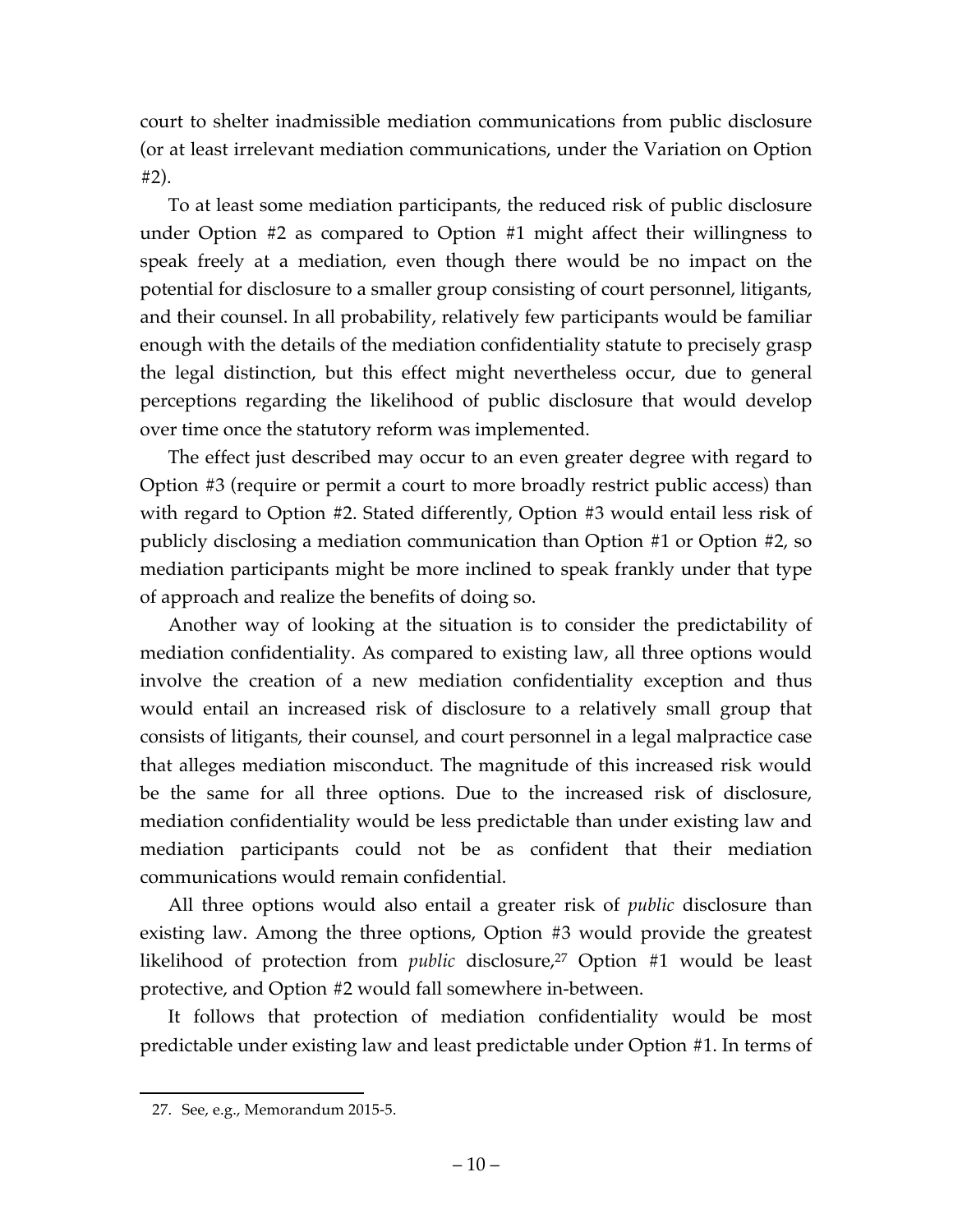predictability, Option #2 and Option #3 would fall in the middle, with Option #3 providing greater predictability than Option #2.

The degree of predictability is of concern, because the United States Supreme Court has said that "'[a]n uncertain privilege, or one that purports to be certain but results in widely varying application by the courts, is little better than no privilege at all.'"28 It is important to bear in mind, however, that a measure of unpredictability already exists with regard to mediation confidentiality in California, due to existing exceptions and limitations on the applicability of California's mediation confidentiality statute.29

# **Costs and Burdens on Courts and Litigants in a Legal Malpractice Case That Alleges Mediation Misconduct**

As previously noted, any limitation on public access to adjudication-related records and court proceedings in a legal malpractice case that alleges mediation misconduct probably will have to comply with the multi-part constitutional test for a limitation on public access  $-$  i.e., the limitation on public access will survive constitutional scrutiny only upon a showing, supported by specific findings, entered after notice and a hearing, that (i) there is an overriding interest supporting the limitation on public access; (ii) there is a substantial probability that the overriding interest will be prejudiced absent the limitation on public access; (iii) the limitation on public access is narrowly tailored to serve the overriding interest; and (iv) there is no less restrictive means of achieving the overriding interest.

 <sup>28.</sup> Jaffee v. Redmond, 518 U.S. 1, 18 (1986), *quoting* Upjohn Co. v. United States, 449 U.S. 383, 393 (1981).

<sup>29.</sup> Option #3 could be implemented in a number of different ways. For some examples, see *supra* note 7. Of the approaches described there, two of them would come close to providing the same level of protection from *public* disclosure as existing law:

<sup>•</sup> **Approach #1.** Insulate from public view all evidence or other material that discloses alleged mediation communications or information from which people could determine the likely content of alleged mediation communications.

<sup>•</sup> **Approach #6.** *Require* a court to restrict public access to mediation communications to the greatest extent constitutionally permissible. This would be similar to Approach #1, but it would be expressly subject to the constitutional limitations.

Like any other statute (including a hypothetical statute implementing Approach #1), the existing mediation confidentiality statute is already implicitly subject to constitutional constraints. Unlike Approach #1 and Approach #6, however, existing law does not include an exception for attorney misconduct. Consequently, in contrast to Approach #1 or Approach #6, existing law involves few occasions in which a court uses mediation communications in the adjudicatory phase of a case and such communications become subject to the First Amendment right of access and possible *public* disclosure.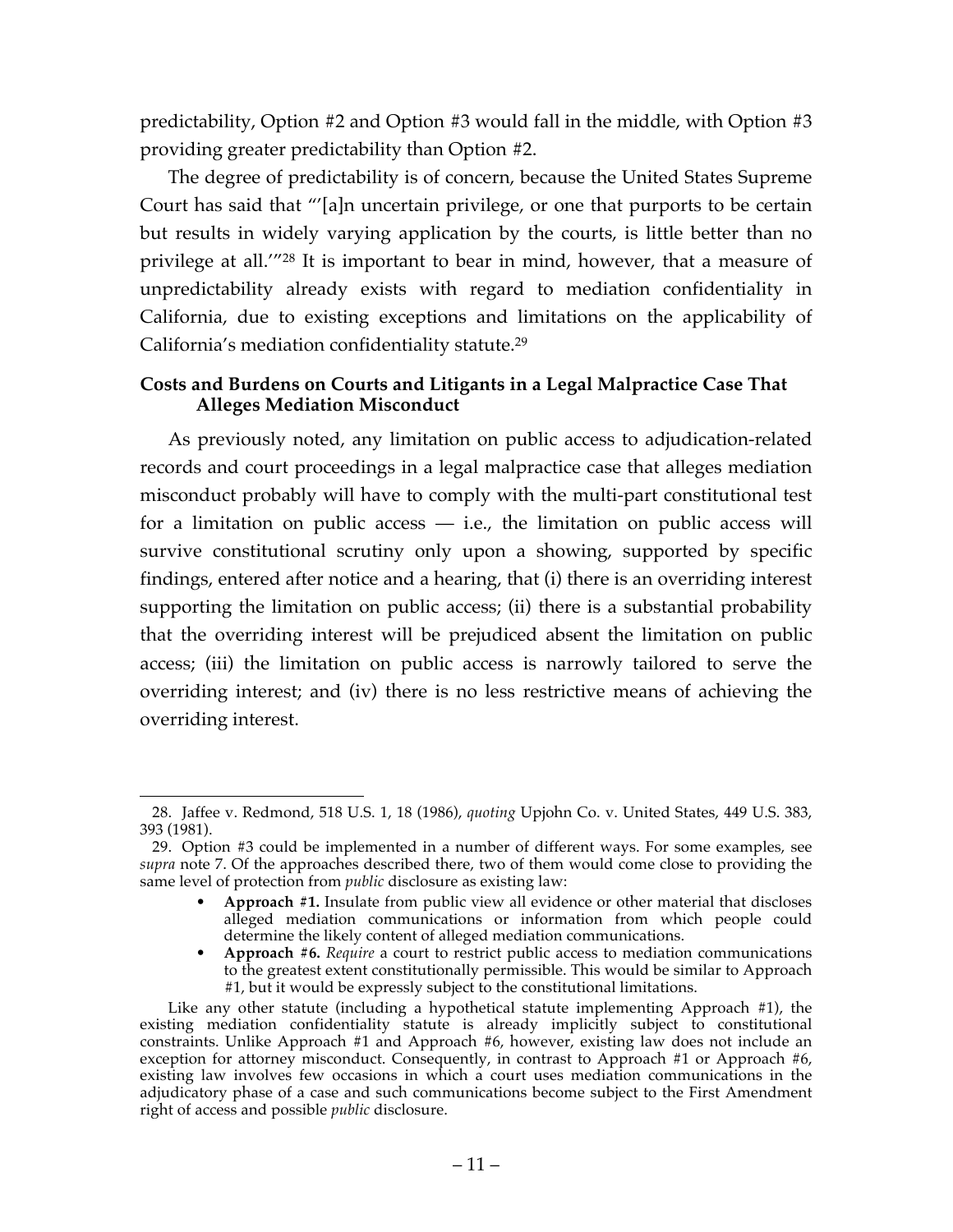Complying with this set of constitutional requirements would impose some costs and burdens on courts and litigants, as the laborious redaction approach in California's sealed records rules reflects.30 Providing the requisite notice, holding the necessary hearing, presenting and considering arguments regarding satisfaction of the four substantive requirements, preparing and distributing the necessary court findings, and implementing the court's decision would take time and effort, at considerable expense to the parties, the court system, and perhaps other people involved in the process (such as a witness, whose witness fee may not fully cover the actual expense of testifying).

The extent of those costs and burdens would vary depending upon which of the three options the Commission chooses, and the specifics of how it pursues that option. For example, there would be no such costs associated with Option #1 (no special restrictions on public access), because that option would not entail any limitation on public access.

Option #2 (only restrict public access with regard to a determination of admissibility) presents a more complex picture. As previously explained, a court probably could withhold *irrelevant* mediation communications from public scrutiny without satisfying the multi-part constitutional test, but it might not be able to do so with regard to mediation communications that it excludes on other grounds.

If the Commission's proposal would limit public access to all types of inadmissible mediation communications (Option #2 in pure form), then the safest course would be to require that each specific access limitation satisfy the multi-part constitutional test. That would impose some costs and burdens on courts and litigants.

Option #2 would be less burdensome without incorporating all of the constitutional requirements, and it might still survive constitutional scrutiny. That seems particularly likely if the Commission decides to limit public access only to *irrelevant* mediation communications (Variation on Option #2).

Option #3 (require or permit a court to more broadly restrict public access) would be the most burdensome of the three options. Because it would potentially limit public access to some testimony or materials that serve as a basis for adjudication, there is little doubt that satisfaction of the multi-part constitutional

 <sup>30.</sup> See Cal. R. Ct. 2.550-2.552, 8.45-8.47. These rules are reproduced at Exhibit pages 1-19 of Memorandum 2016-18.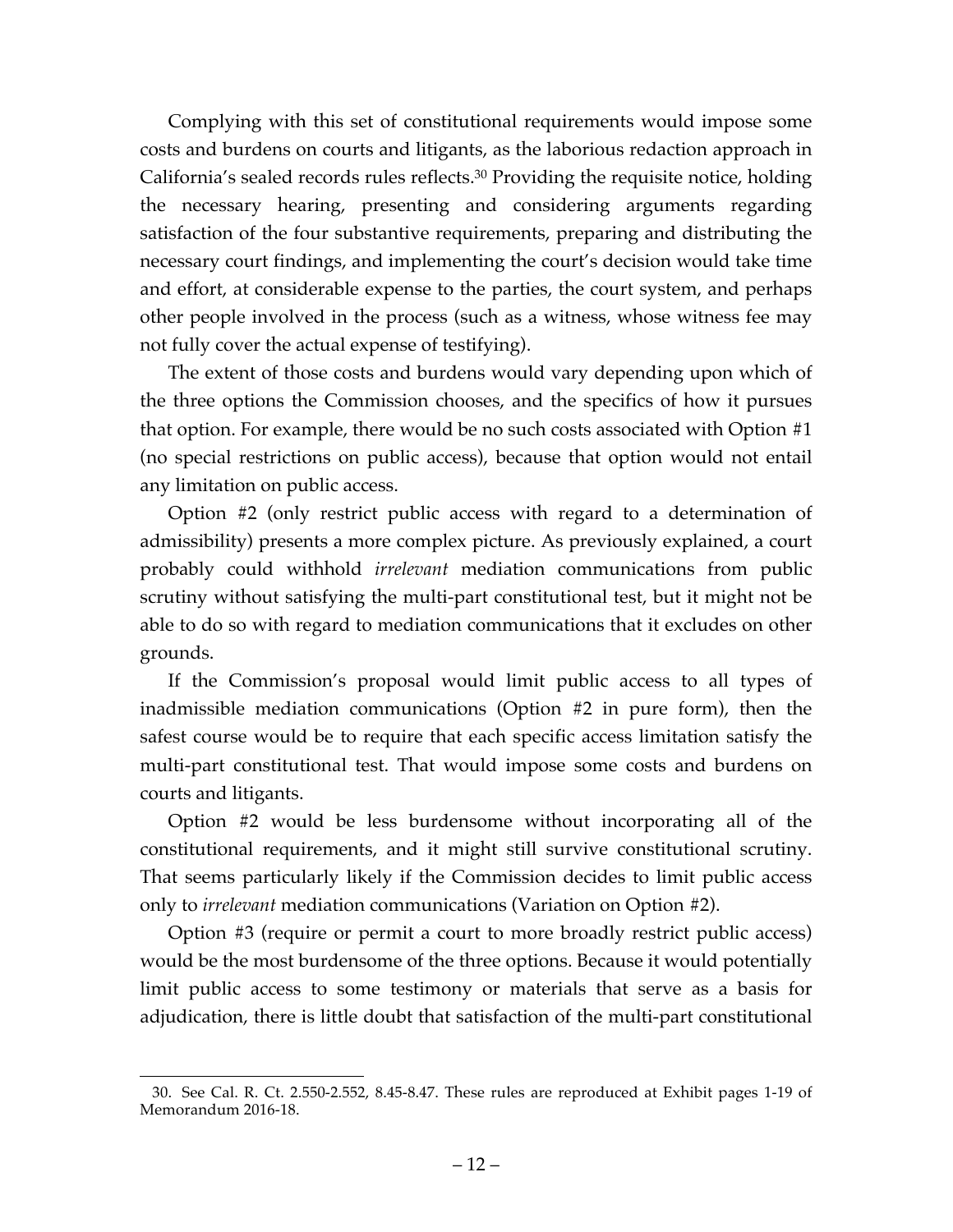test would be necessary for each specific limitation on public access to such items.

The extent of that burden would depend on how the Commission decides to implement Option #3. For example, an approach that *requires* a court to limit public access to mediation communications to the greatest extent constitutionally permissible would be more burdensome than an approach that gives a court *discretion* to limit such access within constitutional bounds. If the Commission decides to pursue Option #3, we will further explore the implications of the various implementation alternatives, so that the Commission can select the one that would best achieve its objectives.

Two more points are worth making regarding the burdens associated with limiting public access. First, the California Supreme Court considered such burdens to some extent in *NBC Subsidiary,* which concerned closure of non-jury proceedings in an ordinary civil case to ensure a fair trial. After explaining the applicable constitutional constraints, the Court rejected an argument that compliance with those requirements would be overly burdensome. It said:

Respondent asserts that "[r]equiring individualized justification as to each matter to be discussed during the non-jury conferences, with notice to the press of intention to exclude them, permitting a hearing thereon, and presumably appellate review thereof by extraordinary writ, squanders scarce judicial resources to secondary due process trials." Respondent's concerns are misplaced and overstated.

The decisions of the United States Supreme Court and numerous lower courts establish that notice is required in order for substantive trial or chambers proceedings to be closed in a manner comporting with the Constitution but … contrary to respondent's assertion, no special "notice to the press" generally is required. As explained, *ante,* … the notice requirement will not impose an undue burden on trial courts.

The need to comply with the requirements of the First Amendment right of access may impose some burdens on trial courts. But courts can and should minimize such inconveniences by proposing to close proceedings only in the rarest of circumstances, as explained above. Accordingly, the burden imposed by requiring trial courts to give notice of a closure hearing and make the constitutionally required findings, and the ensuring burden imposed by permitting review of closure orders by extraordinary writ, will not unduly encumber our trial and appellate courts.<sup>31</sup>

 <sup>31.</sup> 20 Cal. 4th at 1226 (citations omitted).